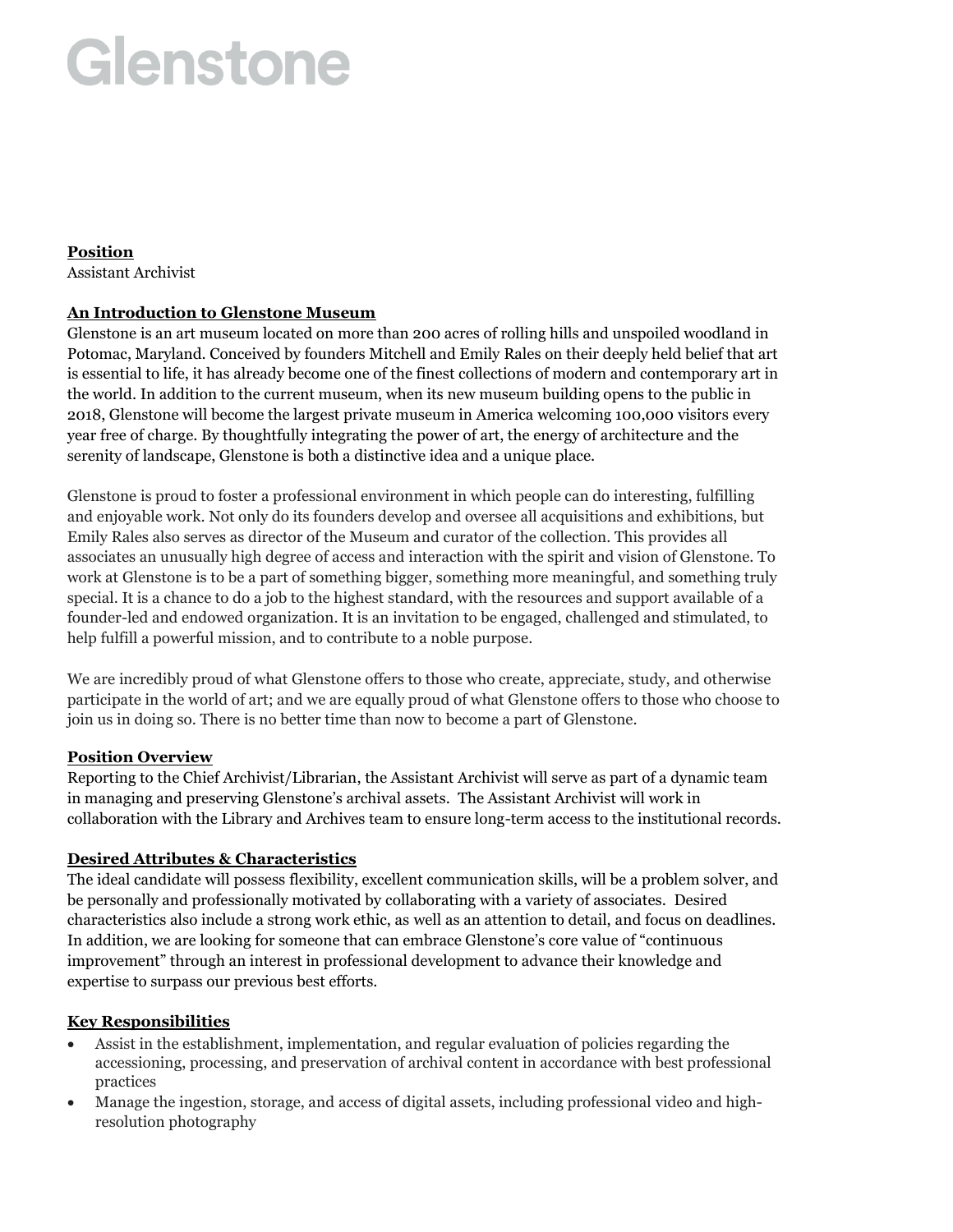- Coordinate the use of archival content through a variety of mission-critical workflows, such as rights and reproduction, video production, staff research, and communications
- Maintain statistics on outreach activities, reference requests, project work, storage conditions, and the overall growth of the archives
- Assist in the formulation and administration of an institution-wide records management program to encompass both physical and digital records
- Supervise interns and project workers
- Respond to reference requests from Glenstone associates

## **Required Skills & Experience**

- ALA-accredited master's degree in Library and Information Science with a concentration in archives and Records Management, Digital Curation, or related discipline.
- Familiarity with professional metadata schema and content standards concerning the management of archival collections and digital assets, such as DACS, Dublin Core, PBCore, VRA Core, EXIF, IPTC, XMP, and PREMIS
- Demonstrated experience writing, implementing, and assessing policies and workflows concerning the management of physical and digital collections
- Strong technical ability to learn new software, evaluate information systems, and implement innovative strategies for preserving and cataloging archival content
- Strong interpersonal and proactive ability to advocate archival policies, ensure compliance with best practices, and liaise with diverse stakeholders

## **Preferred Qualifications**

- Knowledge of modern art and architecture and/or background in museum archives
- Experience with CollectiveAccess, or similar collections management system, for the management of archival collections and digital assets
- Experience processing and cataloging specialized formats, including architectural records, audiovisual tapes, and ephemera
- Experience supervising interns and/or student workers
- Knowledge of professional video production and photography practices
- Experience with the Adobe Creative Cloud, particularly Adobe Premiere, Adobe Bridge, and Adobe Photoshop

## **Salary & Benefits**

Associates are crucial to achieving Glenstone's mission and we offer a competitive salary commensurate with experience. We also provide a total benefits package that helps you manage your health, protect your income, and prepare for your future. To promote collaboration and show appreciation to associates, Glenstone provides a weekly staff lunch, on-site health and wellness classes and volunteer opportunities.

Benefits include medical, dental, and vision insurance; life, long-term and short-term disability and AD&D insurance, a Flexible Spending Account (FSA); a 401(k) retirement account with a matching contribution; an Employee Assistance Program (EAP); and tuition reimbursement.

#### **Application Process**

Submit a cover letter, resume, salary requirements and a list of three professional references electronically to our **[Glenstone Jobs portal.](https://recruiting.myapps.paychex.com/appone/MainInfoReq.asp?R_ID=1576081)**

## **Date Posted**

April 25, 2017